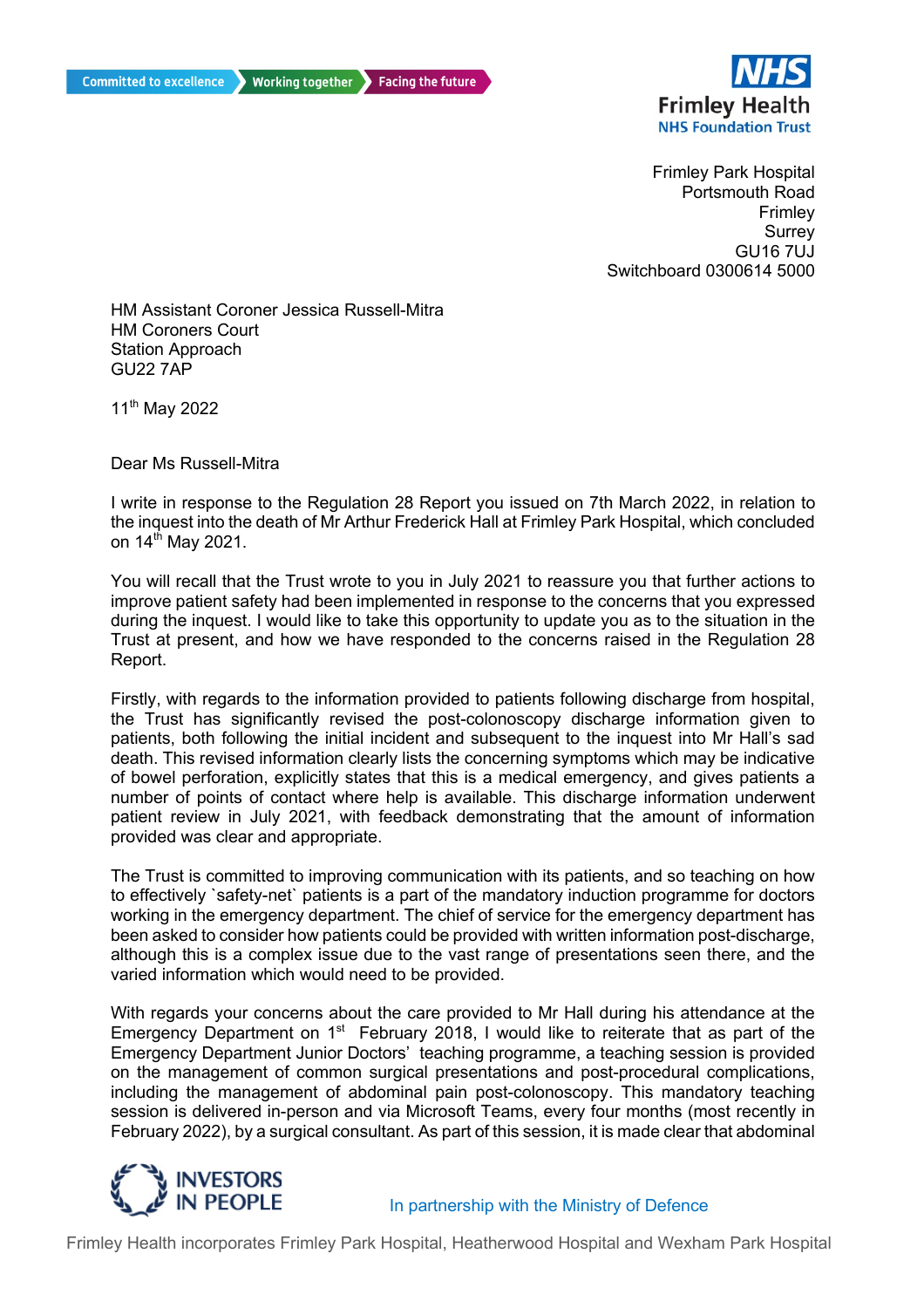

 pain post-colonoscopy may be indicative of serious intra-abdominal pathology, and that surgical review and full investigation are mandated.

 The Trust has also implemented extensive education around the limitations of erect chest x- rays in excluding intra-abdominal perforations, both by means of teaching sessions as described above, and `safety snippets` (important safety notices highlighting key learning points, which are displayed throughout the emergency department). Since the time of Mr Hall's death two of these safety snippets have been produced, to emphasise the limited role of chest x-rays in this circumstance, and that patients in whom perforation is considered a possibility, like Mr Hall, require a surgical review. These safety snippets remain on display within the emergency department.

 Since the time of Mr Hall's presentation, the surgical and emergency departments have agreed that all patients presenting with potential post-procedural complications, such as abdominal pain post-colonoscopy, must have a surgical review. A snap-shot audit, performed in June 2021, confirmed that 100% of the doctors within the emergency department were aware of this policy.

 In the Regulation 28 Report, concern is expressed that a second line of enquiry "an endoscopy or CTPA" (computerised tomography – pulmonary angiogram) were not undertaken. I am investigation of an acute presentation of abdominal pain. Accepting the limitations of an erect chest x-ray, the next most appropriate imaging modality would usually be a CT scan of the abdomen and pelvis (CTAP), although as always, this, along with a decision about the degree exact circumstances of each individual patient. However, as detailed above, the education and training provided to doctors in the emergency department is clear about the need for full investigation and the appropriate next steps if a diagnosis of intra-abdominal perforation is advised by my surgical colleagues that neither of these investigations are indicated in the of examination required, should be determined by the treating clinician taking into account the being considered.

 The Regulation 28 Report details concerns that signs of sepsis were missed during Mr Hall's initial attendance to the emergency department. While Mr Hall had evidence of an *infection*, namely an elevated white blood cell count, he had no other defining features of *sepsis*, for example an elevated temperature, pulse rate, or respiratory rate. However, we would like to improve the recognition and management of patients with sepsis. provide reassurance about the work that has and continues to take place across the Trust to

 In-line with recommendations from NHS England, the Trust uses a sepsis-screening tool and care bundle, based around the National Early Warning Score system. This screening tool will be incorporated into the forthcoming Epic computer system, due to go-live in June 2022, which will automatically highlight patients whose observations are consistent with sepsis and who require further investigation for this condition. The most recent audit of compliance with the sepsis bundle demonstrated almost 100% compliance for screening patients, and with the timely administration of antibiotics.

 Training on the recognition and management of sepsis is part of the mandatory induction programmes for doctors, and the annual patient safety training for nursing staff and healthcare development programmes run for more experienced staff, for example on the surgical nurses assistants. These training sessions are also incorporated into the continuing professional



In partnership with the Ministry of Defence